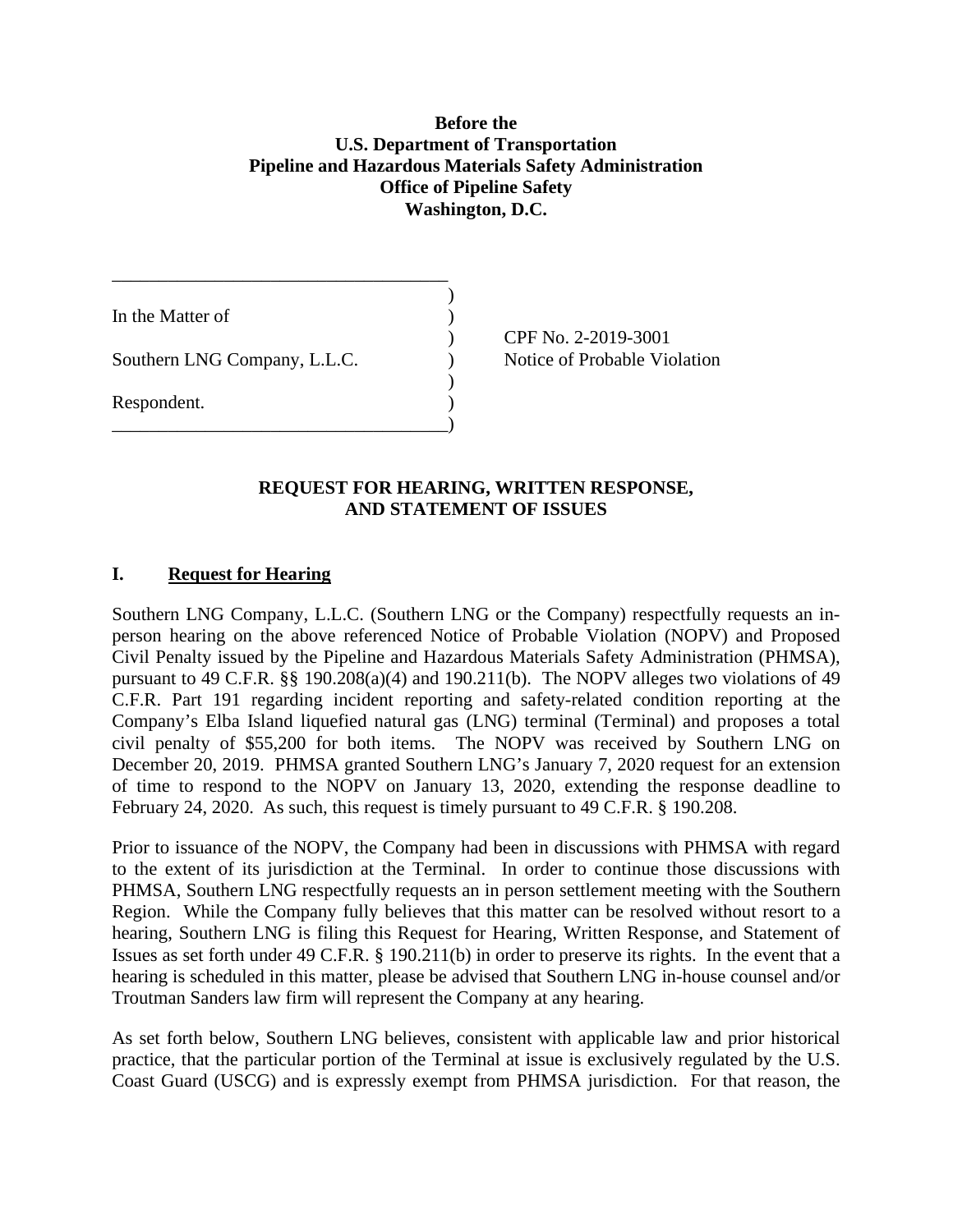Company respectfully requests that the entire NOPV and the Proposed Civil Penalty be withdrawn.

 Please note that with this submission, Southern LNG makes reference to the various aspects of the facility as well as PHMSA's Pipeline Safety Violation Report (PSVR) which include sensitive security information, and/or confidential business information that is protected from disclosure under exemptions to the Freedom of Information Act (FOIA), 5 U.S.C. § 552, as well as regulations issued by the Federal Energy Regulatory Commission (FERC) at 18 C.F.R. § controlled unclassified information (CUI), critical energy infrastructure information (CEII), 388.113 and PHMSA at 49 C.F.R. Part 7 and 49 C.F.R. § 190.343.

### **II. Background**

### **A. Terminal Background**

 Southern LNG operates the Terminal located in Chatham County, Georgia. The Terminal was originally installed in the 1970s to import LNG from marine cargo for domestic use. In the 1980s, the Terminal was decommissioned and in 2000 it was recommissioned and subsequently expanded to receive marine cargos at two docks and vaporize imported natural gas to interconnections and the interstate pipeline grid. In 2016, the Terminal was again expanded to allow LNG to be liquefied and loaded for export at the existing marine cargo facility. The first liquefaction train was placed in service in 2019.

 Southern LNG has historically operated and maintained the Terminal subject to the jurisdiction of various federal regulatory agencies, including the USCG, PHMSA, and FERC. Specifically, Southern LNG operates its Terminal consistent with established jurisdictional boundaries based on relevant federal statutes, federal regulations, and various memoranda of understanding (MOU) clarifying potentially overlapping jurisdiction of federal agencies.

 (MOU) clarifying potentially overlapping jurisdiction of federal agencies. Clearly delineated jurisdictional boundaries are essential to operation of any LNG marine terminal, including this Terminal. Based on PHMSA and USCG regulations and as informed by MOUs between the agencies, Southern LNG has designated the beginning of PHMSA pipeline safety jurisdiction at the Terminal as the last valve immediately before the receiving tanks. This jurisdictional demarcation is also consistent with historical inspections of the Terminal by PHMSA and the USCG. Figure 1 below depicts the jurisdictional demarcation as it relates to the portion of the Terminal at issue in the NOPV allegations. portion of the Terminal at issue in the NOPV allegations.<br>
2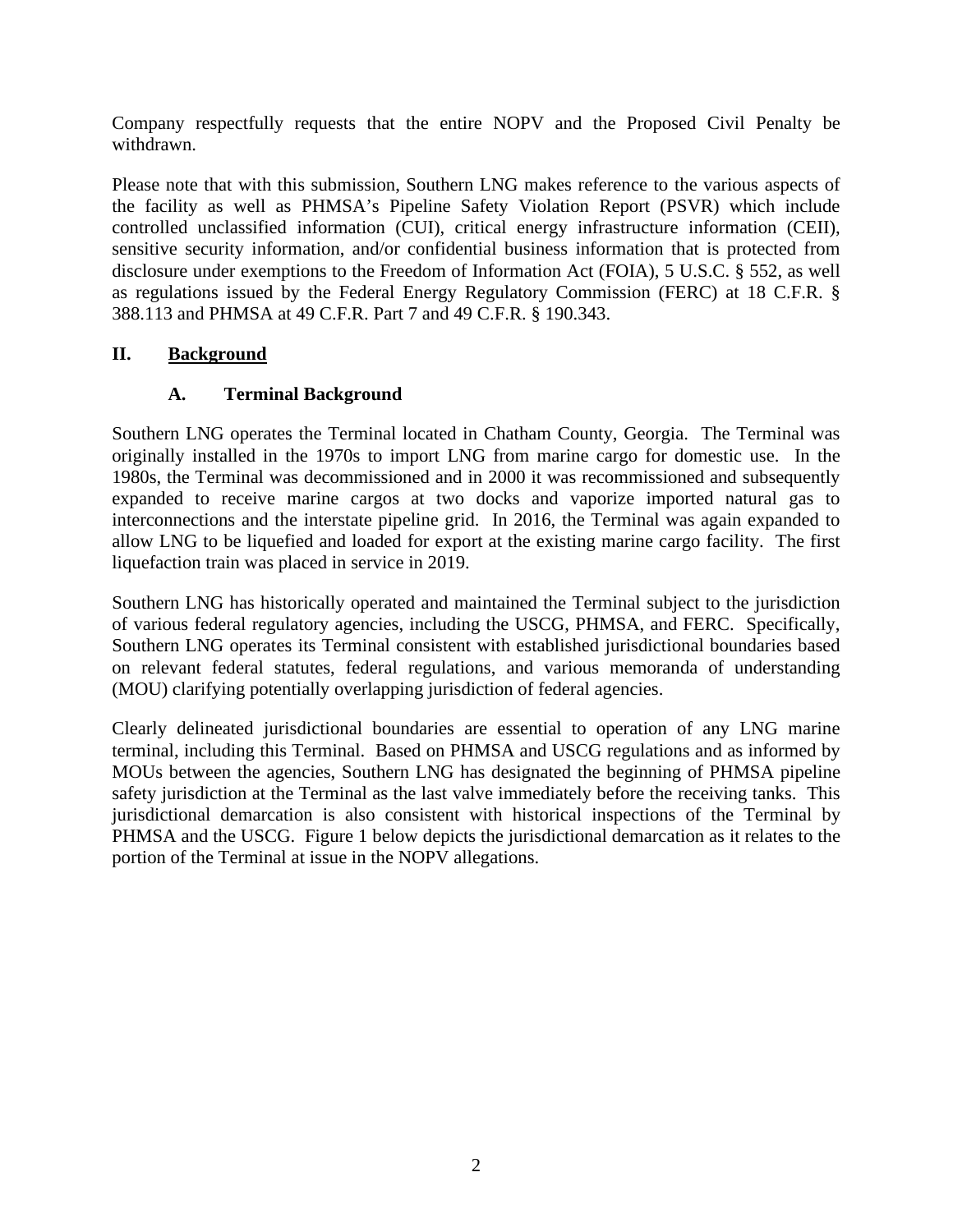

 Southern LNG experienced an event on May 15, 2018, when the main fill valve (HV-21061) for LNG Tank D-4 and an out of service lateral 32-inch piping on the tank side of the valve – areas of the Terminal that are exclusively regulated by the USCG – were subjected to increased pressure. *Southern LNG letter to Mr. Urisko, PHMSA (Sep. 26, 2019)*. The section of the pipe where the event occurred was out of service for tie-ins as part of the construction of the liquefaction project at the facility (*i.e.,* the pipe was isolated and LNG was evacuated from the  pipe). *Id. at p. 2.* Southern LNG verbally reported the event to FERC that day. Following subsequent investigations into the cause of the event, the Company determined that combustion occurred on the out of service line, causing a detonation at the closed Tank D-4 main fill valve HV-21061. *Id.* The detonation within the pipe caused the pipe to expand, damaged the fill valve, and stretched the flange bolts, allowing LNG to pass through and drip into the insulation. *Id.* 

 Updates regarding Southern LNG's investigation of the event were provided verbally and in writing to FERC pursuant to FERC's June 1, 2016 Order Granting Section 3 and Section 7 Authorizations to Southern LNG. PHMSA received notice of the event during an October 3, 2018, phone call with Terminal personnel and Southern LNG provided PHMSA with a copy of the incident report following that call and separately provided facility diagrams on October 4, 2018. Southern LNG and PHMSA further discussed jurisdictional delineations at the Terminal by telephone on October 17, 2018 and Southern LNG provided additional information, including relevant piping and instrumentation diagrams and a third party inspection report.

 During a subsequent in-person meeting at the Terminal on October 30, 2018, PHMSA and At that meeting, PHMSA indicated that it would meet with the USCG to discuss the issue further and would follow-up with Southern LNG after those meetings. In November 2018, Southern Southern LNG engaged in additional discussion regarding jurisdiction as it relates to the event.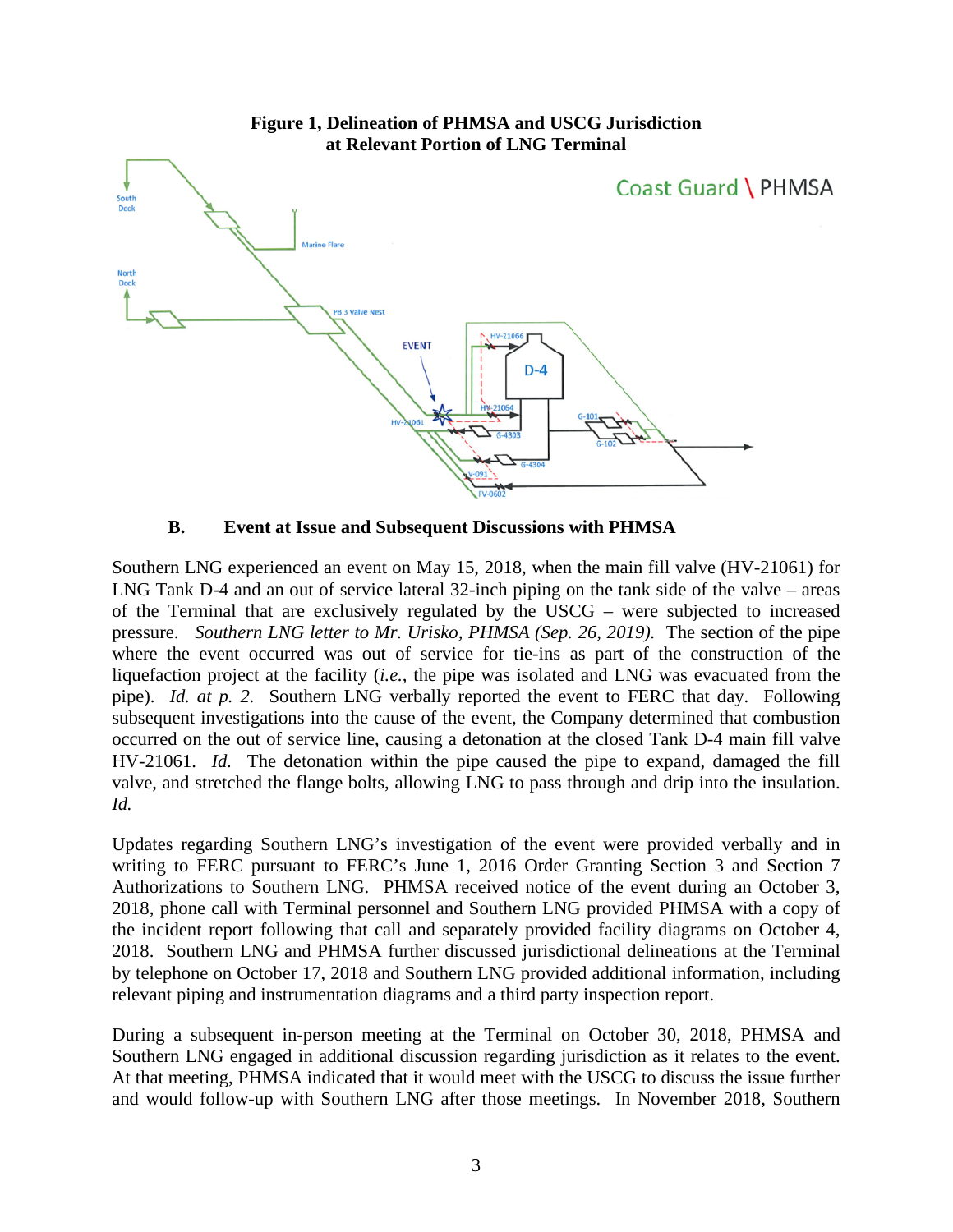LNG provided PHMSA with additional valve information and a copy of the Company's final investigation report. The parties engaged in additional brief discussions regarding the event and PHMSA jurisdiction during a June 2019 PHMSA inspection of the Elba Island liquefaction project.

 In response to an August 2019 request from PHMSA to file a safety related condition (SRC) report, Southern LNG submitted a letter to PHMSA on September 26, 2019, to file a SRC report while expressly stating that the Company did not consider the event to qualify for reporting under Part 191. *Southern LNG letter to Mr. Urisko, PHMSA (Sep. 26, 2019).* For the reasons stated in the letter, Southern LNG specifically requested a waiver of the five day reporting requirement in the event that PHMSA did not agree with Southern LNG's position. *Id.*  Subsequently, Southern LNG responded to an October 2019 email from PHMSA requesting information regarding the cost of the repair. *Id.* The Company expected to continue to work with both PHMSA and the USCG to clarify the jurisdictional boundaries at the Terminal and, if necessary, file a formal request for jurisdictional determination. After fully cooperating with PHMSA and providing the information requested by the Agency, the only follow-up Southern LNG received from PHMSA since October 2019, however, is the NOPV at issue.

### **III. Southern LNG's Response to PHMSA NOPV Allegations**

 As explained above, Southern LNG believes that the event in question occurred in an area of the Terminal that is exclusively regulated by the USCG, consistent with federal regulations and exemptions, historical agreements between PHMSA and the USCG, and prior regulatory inspections of the Terminal. For that reason, the PHMSA incident and SRC reporting regulations do not apply to this portion of the LNG facility. Further, there is no prior regulatory enforcement or guidance that indicates otherwise. To the extent that PHMSA intends to expand notice and due process requirements under the Administrative Procedure Act and the U.S. its jurisdiction beyond what is established in its regulations, the Agency must comply with fair Constitution.

 Southern LNG does not believe that PHMSA has jurisdiction over the valve and piping at issue in the NOPV allegations, but even if PHMSA did have jurisdiction, the Company believes that the event could not have been both a reportable incident and a reportable safety-related condition under Part 191.

# **A. NOPV Item 1 Should be Withdrawn 1. PHMSA Allegation**

 **§ 191.5 Immediate notice of certain incidents.** 

 **(a) At the earliest practicable moment following discovery, but no later than one hour after confirmed discovery, each operator must give notice in accordance with paragraph (b) of this section of each incident as defined in § 191.3** 

 *KM failed to notify PHMSA at the earliest practicable moment following discovery, but no later than one hour after confirmed discovery, of a reportable incident, in violation of 49 C.F.R. §*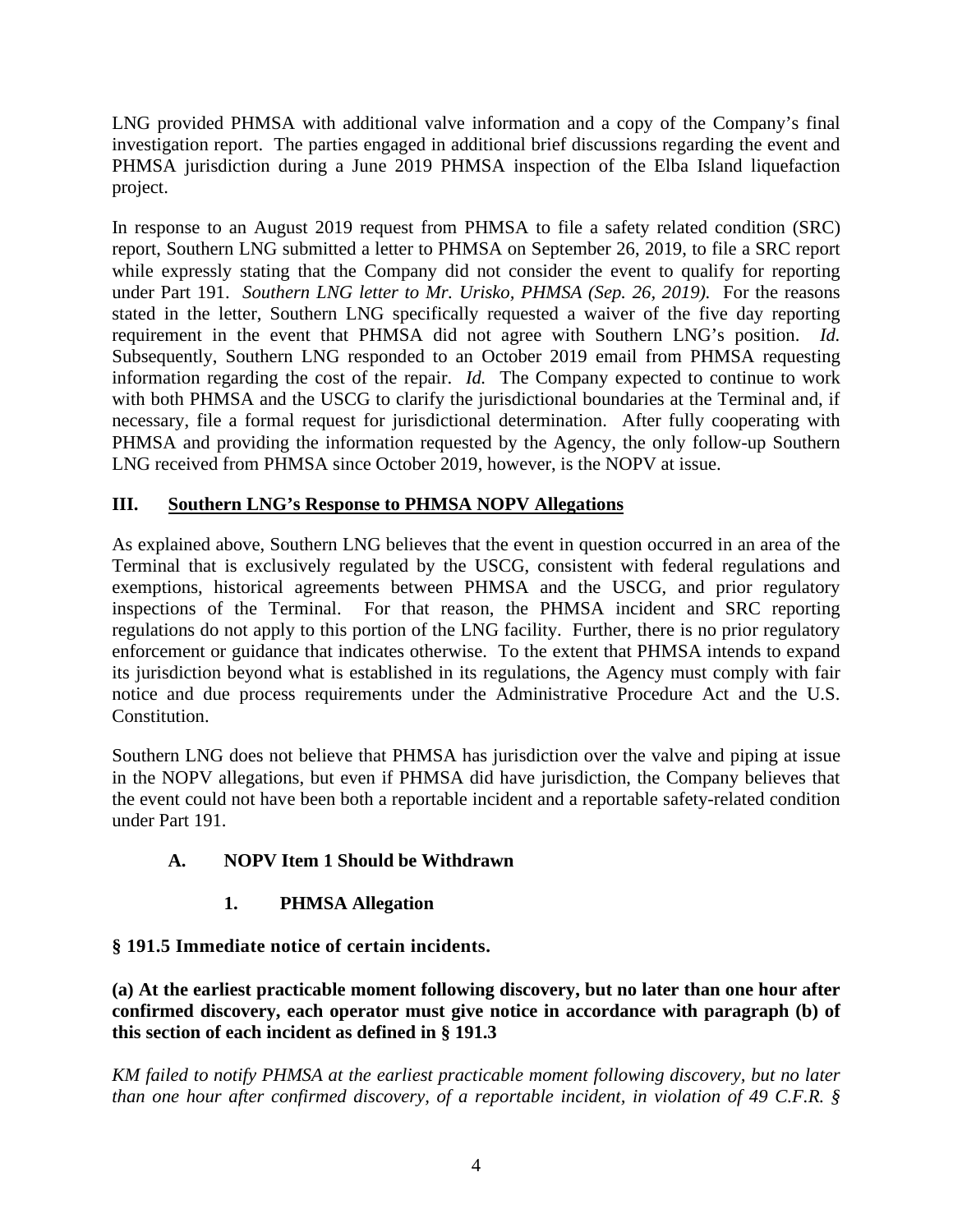*191.5. As of the date of this letter, KM has not notified PHMSA of the incident described above, Reportable incident is defined in 49 C.F.R. § 191.3 to include the following: which was discovered on August 2, 2018.* 

 *(1) An event that involved a release of . . . liquefied natural gas, liquefied petroleum gas, refrigerant gas, or gas from an LNG facility, and that results in one or more of the following consequences:* 

(ii) Estimated property damage of \$50,000 or more, including loss to the operator and *others, or both, but excluding cost of gas lost;* 

 *(3) An event that is significant in the judgement of the operator, even though it did not meet the criteria of paragraph (1) or (2) of this definition.* 

 *KM is required to notify PHMSA of an incident involving a release of LNG or natural gas from an LNG facility and causing more than \$50,000 in property damage. Note that KM followed the recommendations of the "Kinder Morgan, Savannah, GA, Inspection 32-inch Line to Tank D4" report prepared by TEAM Industrial Services, Inc. dated August 27, 2018 (TEAM Report), and removed and replaced the damaged components. The estimated cost associated with the defects and physical damages to the listed components above was reported by KM as \$497,880, which exceeds \$50,000.* 

 *KM is also required to report an event that is significant in the judgement of the operator. KM determined the event significant when it reported the event to FERC in its January to April 2018 and June 2018 Semi-Annual Operating report.* 

### **2. Southern LNG Response to NOPV Item 1**

 The portion of the Terminal at issue in the May 15, 2018 event meets the plain language of PHMSA's "marine cargo transfer system" exemption. That exemption provides that transfer piping from a vessel loading dock to a receiving tank is exempt in relevant part under PHMSA Part 193 and Part 191 regulations. As confirmed in applicable federal regulations, MOUs, and PHMSA guidance, PHMSA jurisdiction begins at the last manifold or, in the absence of a manifold, the last valve immediately before the receiving tanks. Because there is no manifold immediately before the receiving tanks, PHMSA jurisdiction begins at the last valve (i.e., HV- 21066 and HV-21064, which are respectively the top fill and bottom fill valves) immediately before and including tank D-4 and equipment and piping leading to and including the LNG facility (as reflected in Figure 1).<sup>1</sup> In turn, the USCG solely regulates transfer piping from that valve to the vessel loading docks, including the valve and piping involved in the May 15, 2018 event  $(HV-21061)$ .<sup>2</sup> This jurisdictional demarcation is consistent with historical inspections of the Terminal by PHMSA and the USCG.

 $<sup>1</sup>$  This interpretation is consistent with PHMSA's own guidance, which states that "other than the siting requirements</sup> in Subpart B of 49 CFR Part 193," marine cargo transfer system "facilities between the vessel and the last valve on the storage tank are not regulated under 49 CFR Part 193." FAQ 49 CFR Part 193, *available at*  <https://search.usa.gov/search?query=Marine+Cargo+Transfer+System&op=GO&affiliate=dot-phmsa-2>.

 $^2$  A marine transfer area for LNG, as regulated by the USCG under the Ports and Waterways Safety Act, 46 U.S.C. §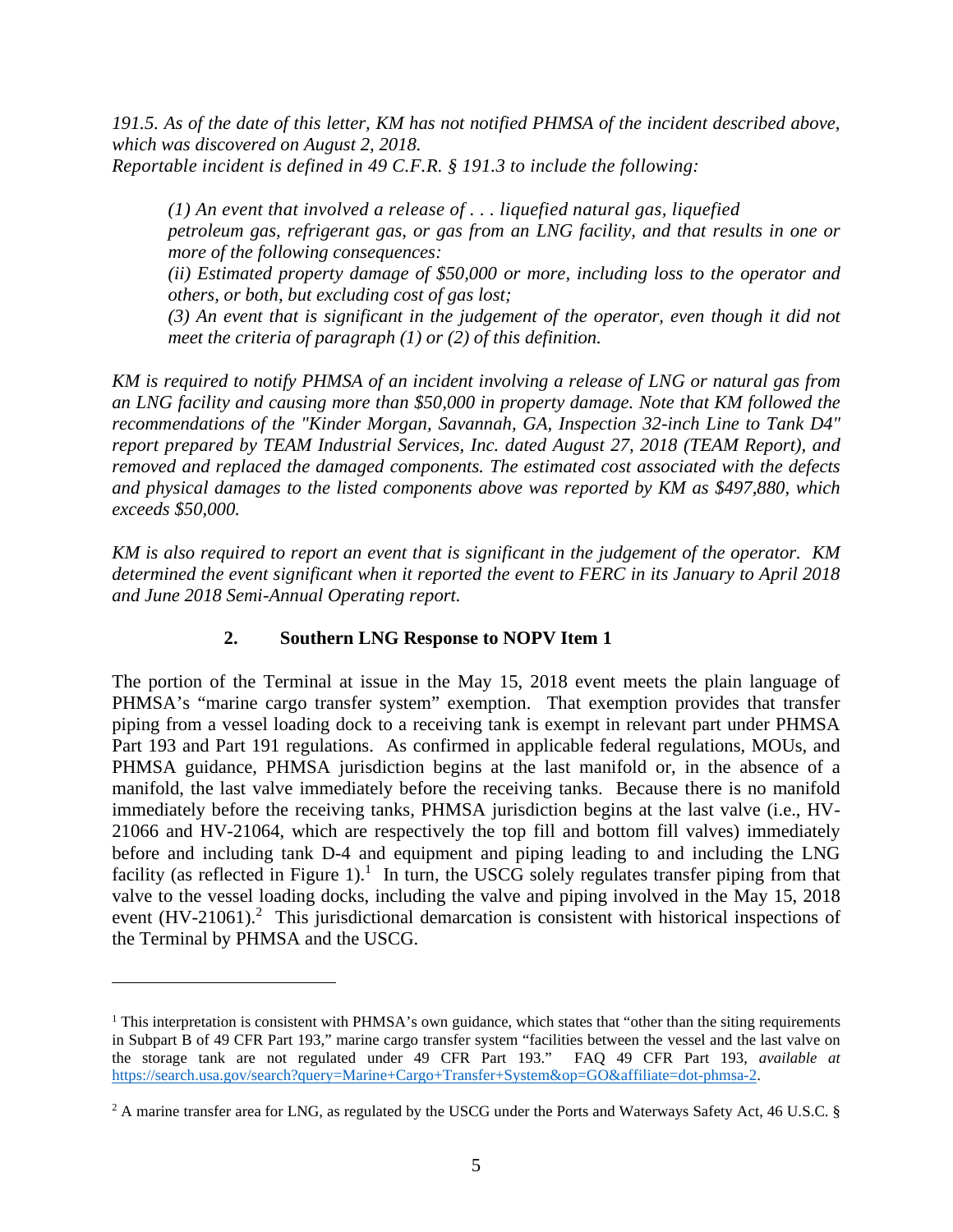The federal Pipeline Safety Act defines an LNG facility as a gas pipeline facility used in transporting or storing LNG or for LNG conversion, in interstate or foreign commerce, which expressly "does not include" any part of a structure or equipment located in navigable waters (as defined in the Federal Power Act). *49 U.S.C. § 60101(14)*. Along those lines, "marine cargo transfer systems" and associated piping are expressly *exempt* in relevant part from PHMSA regulation under 49 C.F.R. Part 193, as "marine cargo transfer systems and associated facilities. . . between the marine vessel and the last manifold (or in the absence of a manifold, the last valve), located immediately before a storage tank." *49 C.F.R. § 193.2001(b)(3)*.

 PHMSA defines "cargo transfer systems" to include "a component, or system of components functioning as a unit, used exclusively for transferring hazardous fluids in bulk between a tank car, tank truck, or marine vessel and a storage tank." 49 C.F.R. § 193.2007.<sup>3</sup> Further, PHMSA defines a "waterfront LNG plant" as "an LNG plant with docks, wharves, piers, or other structures in, on, or immediately adjacent to the navigable waters of the United States or Puerto Rico and any shore area immediately adjacent to those waters to which vessels may be secured and at which LNG cargo operations may be conducted." *Id*. While PHMSA does not define "manifold" in its Part 193 regulations, associated guidance or relevant enforcement precedent, common dictionaries, technical dictionaries, and industry standards define "manifold," which derives its meaning from the word "many," to generally mean a chamber or pipe with many or several outlets or branches.<sup>4</sup>

In 1986, the USCG and a predecessor agency to PHMSA executed a MOU "to avoid duplication of regulatory efforts regarding waterfront LNG facilities and to maximize the exchange of relevant information." *MOU Between the USCG and the Research and Special Programs Administration for Regulation of Waterfront Liquified Natural Gas Facilities (May 1986)*. 5 The

 70034 et seq., includes "that part of a waterfront facility handling LNG between the vessel, or where the vessel moors, and the last manifold or valve immediately before the receiving tank." *33 C.F.R. § 127.005* (emphasis added).

added).<br><sup>3</sup> Although the term "marine cargo transfer system" is not defined in Part 193 regulations, PHMSA uses the definition of a "cargo transfer system." *PHMSA Interpretation, Letter from J. Wiese to J. Wright (July 31, 2009)*  (stating that "a marine cargo transfer system is defined in Subpart A as 'a component, or system of components functioning as a unit, used exclusively for transferring hazardous fluids in bulk between a . . . marine vessel and a storage tank'").

 <sup>4</sup>*See e.g.,* Merriam Webster <https://www>[merriam-webster.com/dictionary/manifold](https://merriam-webster.com/dictionary/manifold) (defining "manifold" in this context as "a pipe fitting with several lateral outlets for connecting one pipe with others."); Oxford English Dictionary (2d ed. 1989) (defining "manifold" in the context of mechanics as "a pipe that has a number of branches, or a number of inlets or outlets); Dictionary of Mechanical Engineering (4th ed. 1996) (defining "manifold" as "a chamber or pipe with many openings."); Schlumberger Oilfield Glossary (defining "manifold" in the context of production as "[a] common pipe or chamber having several lateral outlets."); National Fire Protection Association (NFPA) Glossary of Terms (2019 ed.) (defining "manifold" in the context of design and installation of oxygen-fuel gas systems (NFPA 51) as "an assembly of pipe and fittings for connecting two or more cylinders for the purposes of supplying gas to a piping system or directly to a consuming device.").

 5 The 1986 MOU superseded an earlier 1978 MOU which included identical in substance language regarding PHMSA jurisdiction. In 2004, PHMSA's predecessor, USCG, and FERC executed an Interagency Agreement (IA) to clarify and avoid duplicative regulation of waterfront LNG facilities. That IA similarly provided that USCG is responsible for "all matters pertaining to the safety of facilities and equipment located in or adjacent to navigable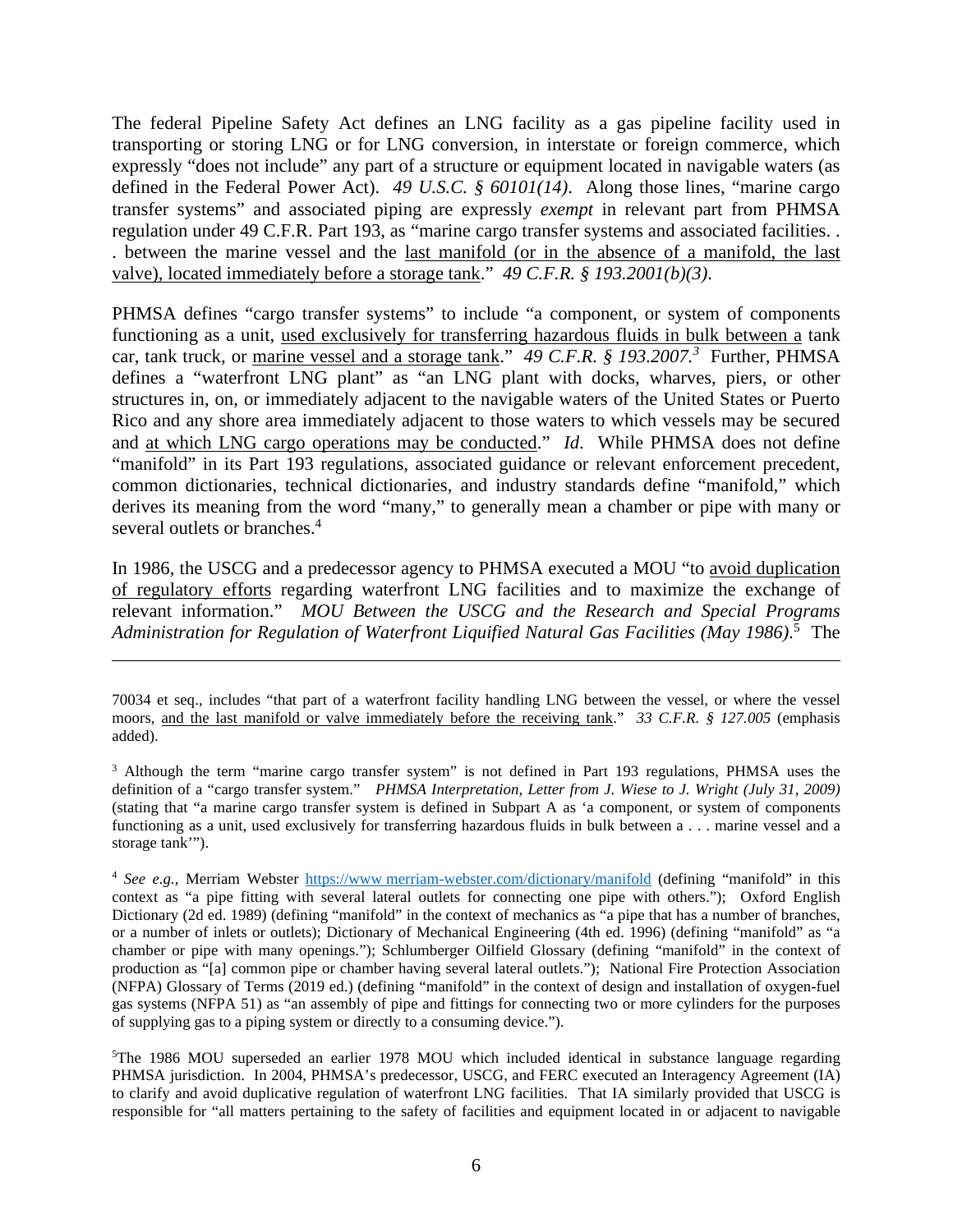MOU designates USCG as responsible for regulatory requirements for "all matters pertaining to structure or equipment (or portions thereof) located in the navigable waters and facilities located between the vessel and the last manifold (or valve) immediately before the receiving tank(s)" other than site selection responsibilities of PHMSA's predecessor agency. *Id.* (emphasis added). "all other matters pertaining to the facility beyond and (including) the last manifold (or valve) immediately before receiving  $tank(s)$ ," except those structures or equipment located in navigable waters. *Id.* (emphasis added). PHMSA's predecessor agency was in turn responsible for establishing regulations with respect to

 As applied to the Terminal, and consistent with federal statutes, regulations, MOUs, and PHMSA guidance regarding the same, PHMSA jurisdiction does not begin until the last valve located immediately before the receiving storage tank, D-4, which are located at the top and bottom fill valves, HV-21066 and HV-20164 respectively. There is no "manifold" in this area as that term is defined by Southern LNG in its procedures and as understood by industry. Specifically, Southern LNG procedures define "manifolds" as "[c]omplex array of pipes and valves that allows station operators to direct incoming fluids from any receiving point to pieces of equipment or exit points." *Southern LNG Procedure LNG-P0005 Master Glossary*. As depicted in Figure 1, PHMSA jurisdiction begins *downstream* from the valve (HV-21601) and piping subject to USCG regulation under 33 C.F.R. Part 127 and explicitly excluded from piping involved in the May 15, 2018 event. That valve and piping are considered marine transfer regulation by PHMSA under the plain language of 49 C.F.R. § 193.2001(b)(3).

 There is no prior PHMSA enforcement precedent or regulatory guidance which indicates an alternate jurisdictional demarcation and there is no support for PHMSA's position that regulatory jurisdiction between PHMSA and USCG stops and starts at the main fill valve for receiving tanks. The NOPV's expansive application of the Agency's jurisdiction has not previously been articulated to the regulated community and is contrary to fair notice requirements under the Administrative Procedure Act (5 U.S.C. § 554), due process requirements under the U.S. Constitution (U.S. Const. amend. V.), and newly promulgated Department of Transportation regulations incorporating recent policy memorandums regarding transparency, due process, and fairness in enforcement (49 C.F.R. Part 5).

# **B. PHMSA NOPV Item 2 Should be Withdrawn 1. PHMSA Allegation**

### **§ 191.25 Filing safety-related condition reports.**

 **(a) Each report of a safety-related condition under § 191.23(a) must be filed (received by OPS within five working days, not including Saturday, Sunday, or Federal Holidays) after the day a representative of the operator first determines that the condition exists,** 

 waters up to the last valve immediately before the receiving tanks." *Interagency Agreement Among the FERC,*  USCG, and the Research and Special Programs Administration for the Safety and Security Review of Waterfront  *Import/Export Liquified Natural Gas Facilities (February 2004)*.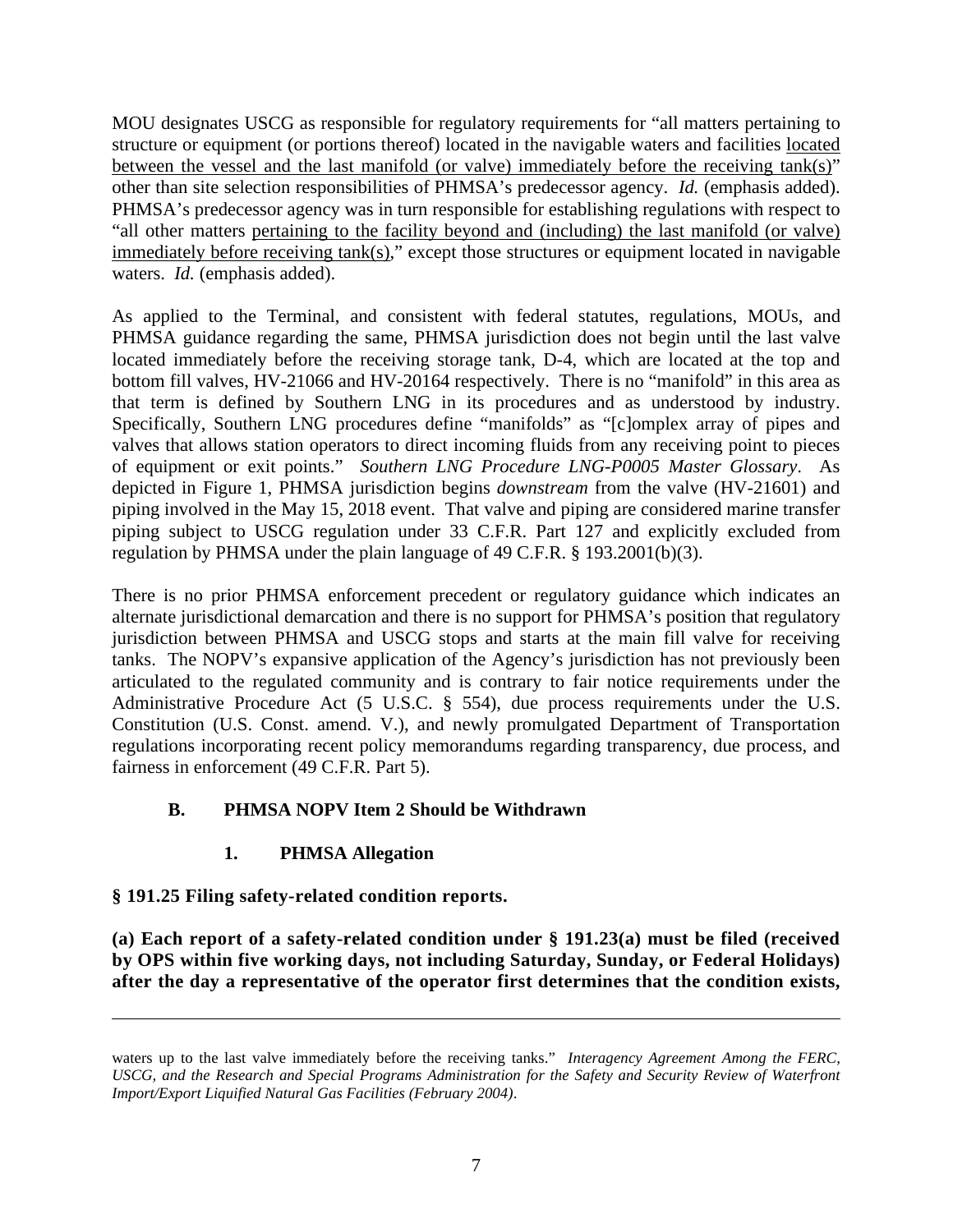**but not later than 10 working days after the day a representative of the operator discovers the condition. Separate conditions may be described in a single report if they**  are closelv  **[InformationResourcesManager@dot.gov](mailto:InformationResourcesManager@dot.gov) or by facsimile at (202) 366-7128. are closely related. Reports may be transmitted by electronic mail to** 

KM failed to file a safety-related condition report as soon as the condition was discovered, but  *not later than 10 working days after discovery, in violation of 49 C.F.R. § 195.25 [sic]. KM filed the safety-related condition report on September 26, 2019, which is 288 working days after discovery.* 

 *49 C.F.R. § 191.23(a)(6) states, in relevant part, that each operator shall report a safety- related condition involving facilities in service with "[a]ny malfunction or operating error that causes the pressure of a . . . LNG facility that contains or processes LNG to rise above its . . . working pressure . . . plus the margin (build-up) allowed for operation of pressure*  limiting or control devices." For plastic deformation to occur, the pipe must experience an  *internal pressure that exceeds the yield stress of the pipe material. The fact that plastic deformation occurred indicates that the LNG facility experienced an internal pressure above its designed working pressure plus the allowable build-up for operation of pressure limiting or control devices.* 

 *Despite concluding that a <sup>3</sup> /4-inch vent valve was inadvertently left open, creating a combustible mixture that resulted in a detonation and over pressure event in the pipe between D-4 and HV-21061, KM did not file a safety related condition report until September 26, 2019, in violation of 49 C.F.R. § 195.25 [sic].* 

### **2. Southern LNG Response to NOPV Item 2**

 For the same reasons articulated in Section III.A.2, Southern LNG believes that the event in question occurred in an area of the Terminal that is exclusively regulated by the USCG given that it is a marine cargo transfer system exempt from PHMSA regulation. As such, PHMSA SRC reporting regulations do not apply.

 While Southern LNG believes that PHMSA does not have regulatory jurisdiction over the valve and piping at issue in the NOPV, even if PHMSA does have jurisdiction, both NOPV Item 1 and NOPV Item 2 cannot stand as a legal matter. By definition, a SRC report is not an "incident." *49 C.F.R. § 191.3* (defining incident); *49 C.F.R. § 191.23(b)(2)* (outlining circumstances where a SRC report is not required, including a SRC that "is an incident or results in an incident before the deadline for filing the safety-related condition report"). The reverse is also true. By definition, a pipeline "incident" is not a SRC. PHMSA may not allege both under the relevant Part 193 and Part 191 regulations for the same conditions.

 Part 193 and Part 191 regulations for the same conditions. On August 2, 2018, when the alleged SRC took place under the NOPV, the portion of the Terminal at issue remained out of service. Southern LNG returned the line back to service on November 11, 2018, $6$  after it completed repairs of the valve and fill line. As described above, in

 <sup>6</sup>*Southern LNG letter to Mr. Urisko, PHMSA (Sep. 26, 2019).*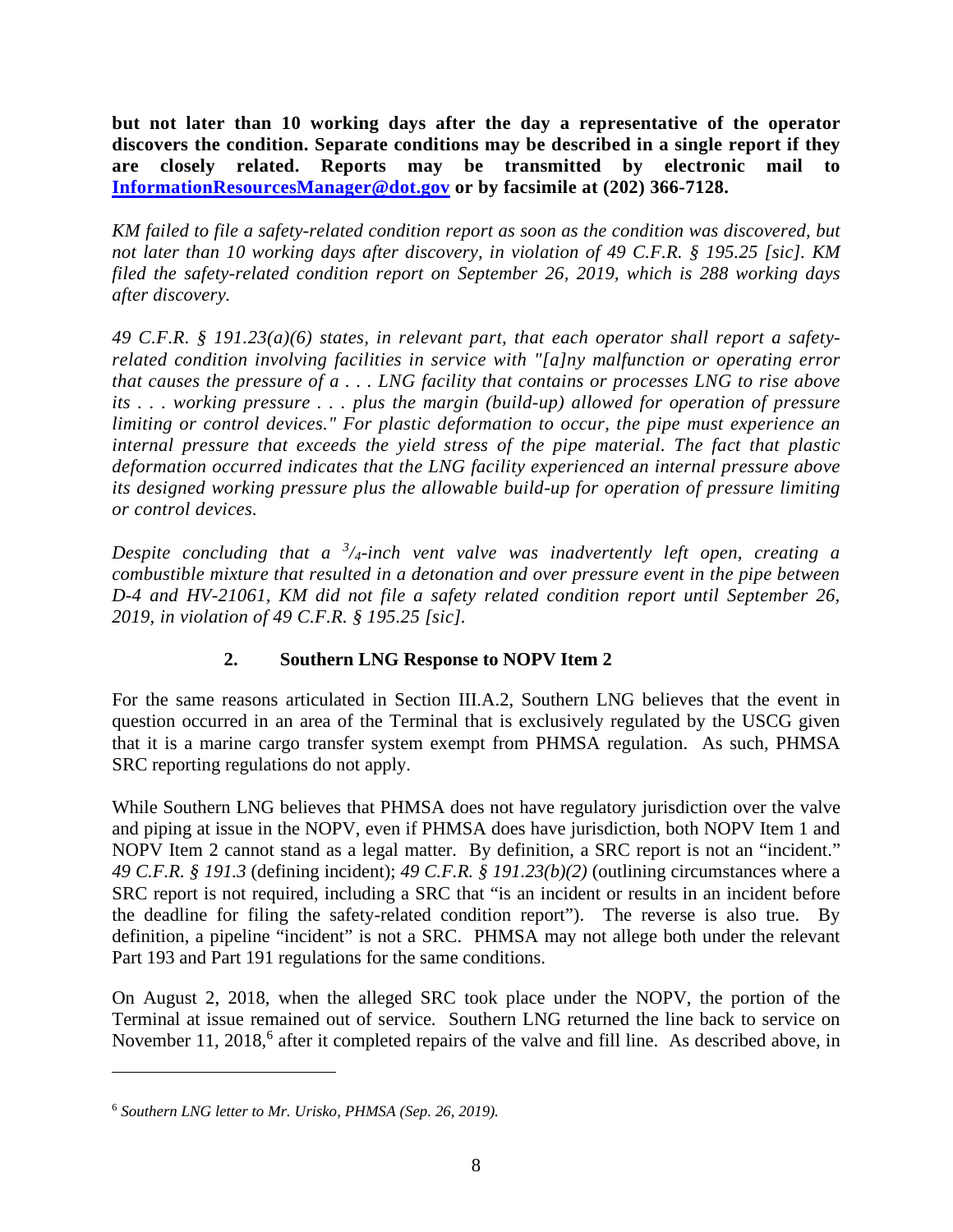order to be responsive to PHMSA's request for a SRC report, Southern LNG filed a written SRC report for the May 15, 2018 event on September 26, 2019, while expressly noting that it did not consider the event to qualify as a SRC that required reporting under Part 191. Southern LNG further requested that PHMSA waive the five day reporting requirement if it found that a report was required; a request to which PHMSA did not respond.

### **IV. Proposed Civil Penalty Should be Withdrawn**

 Because a violation of PHMSA reporting regulations did not occur, the entirety of PHMSA's Proposed Civil Penalty should be withdrawn along with the NOPV allegations. Further, PHMSA's Proposed Civil Penalty as set forth in the Agency's Proposed Civil Penalty Worksheet does not accurately reflect the relevant statutory and regulatory penalty factors, including but not limited to, good faith and other matters as justice may require.

### **V. Preliminary Statement of Issues**

Southern LNG respectfully contests both alleged violations in the NOPV and the Proposed Civil

- Penalty in their entirety and the Company intends to raise the following issues at the Hearing: 1. Whether NOPV Item 1, alleging a violation of 49 C.F.R. § 191.5(a), should be 1. Whether NOPV Item 1, alleging a violation of 49 C.F.R. § 191.5(a), should be withdrawn because it is incorrect as a matter of law;
	- withdrawn because it is incorrect as a matter of law;<br>2. Whether NOPV Item 2, alleging a violation of 49 C.F.R. § 191.25(a), should be withdrawn because it is incorrect as a matter of law;
	- 3. Whether PHMSA's exercise of its jurisdiction violates due process and fair notice; and
	- 4. Whether the Proposed Civil Penalty should be withdrawn because the pipeline facility at issue is not jurisdictional to PHMSA.

### **VI**. **Summary**

 For all of the reasons identified above, and in consideration of other matters as justice may require, the Company respectfully requests that PHMSA withdraw the NOPV and the Proposed Civil Penalty.

 In the event that the parties are unable to resolve these issues in advance of a hearing, Southern LNG intends to present evidence and engage in discussion with PHMSA on these issues at the hearing in this case. Southern LNG reserves the right to revise and supplement this Written Response and Statement of Issues at or before the hearing. Southern LNG also reserves the right to respond to any new factual assertions or arguments introduced by PHMSA during the proceeding of the case.